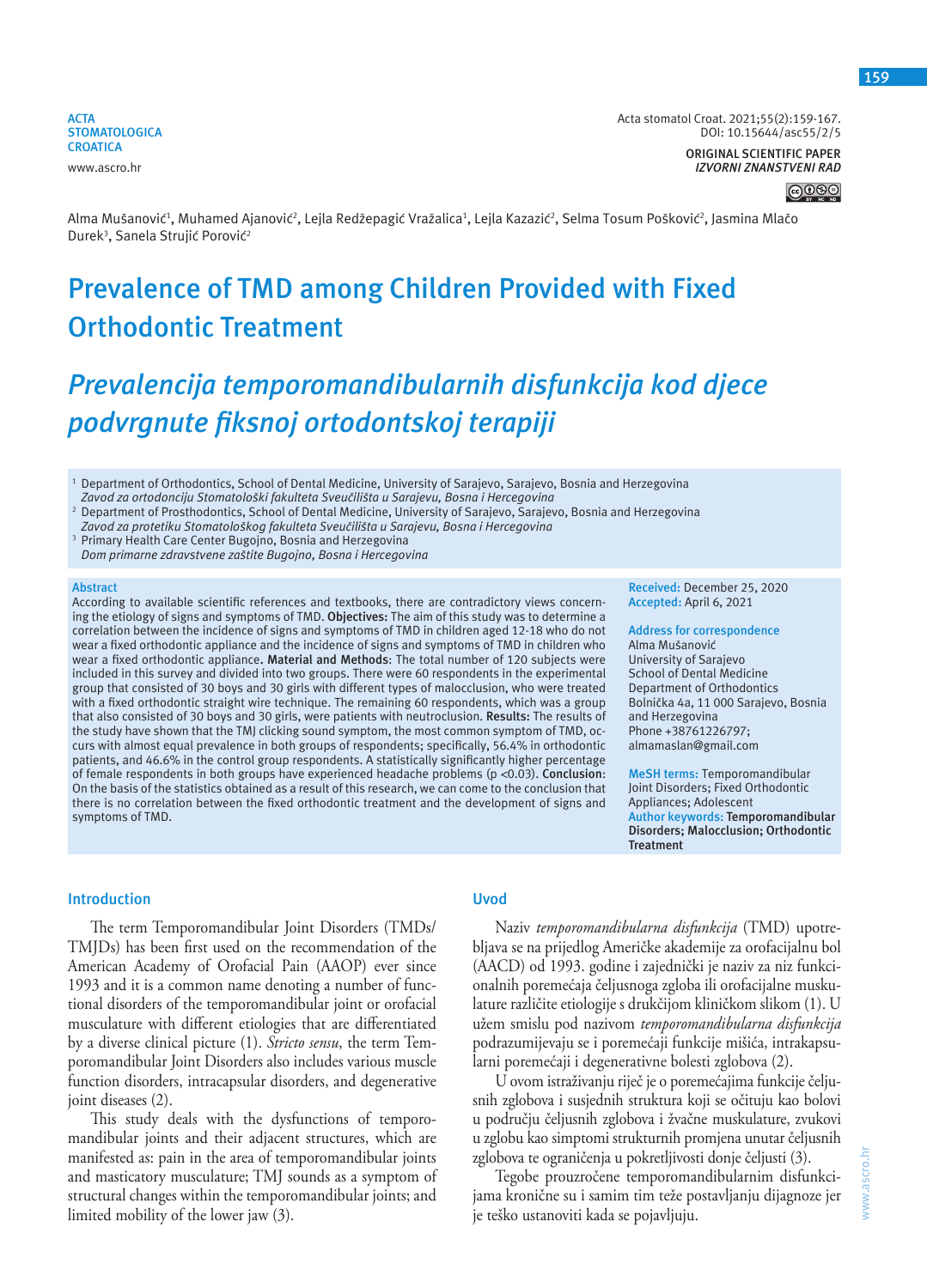The problems caused as a result of TMDs are chronic and are by extension more difficult to diagnose, since it is quite difficult to identify the precise moment when these symptoms occur.

Nowadays, 60 to 70 percent of any population suffers from some sort of temporomandibular disorder and the women-men ratio of this pathological condition is 4:1 (4). Approximately, during his/her lifetime, every sixth adult seeks treatment for temporomandibular disorders. Furthermore, there is a widespread representation of all age groups (5), although the symptoms are most common in the age groups between 17 and 30 or between 20 and 40 years of age.

The incidence of temporomandibular disorders among children increases with age and ranges from 6% to 68% (6- 8). It has been established that young people in Germany suffer more often from the phenomenon of disc displacement then those living in Asia, where there is a more widespread prevalence of pain in the masticatory musculature and temporomandibular joints (9).

A review of various scientific references has shown that we can identify the following five factors that are associated with temporomandibular disorders: occlusion, trauma, psychological factors, acute pain, parafunctions and inflammations (10-12).

# **Objectives**

The objectives of the study are as follows: to determine the incidence of signs and symptoms of TMD in orthodontic patients undergoing fixed orthodontic therapy in the age group 12 to 18 years, to determine a correlation between the incidence of signs and symptoms of TMD in a group of respondents not undergoing fixed orthodontic therapy and the incidence of TMD in a group of respondents undergoing fixed orthodontic therapy and to examine whether there is potentially a statistically significant difference between male and female genders in terms of frequency rate of signs and symptoms of TMD.

### **Material and methods**

During the period from June to October 2015, a survey was conducted to examine a group of children and adolescents aged 12 to 18 who were patients of the Public Institution of Health Care Centre (local hospital) in the town of Fojnica. This research was conducted with voluntary consent given by all respondents and parents of underage children, including the one given by the Ethics Committee of the Faculty of Dentistry of the University of Sarajevo.

The total number of respondents participating in the survey was 120, of whom 60, i.e. 30 boys and 30 girls were found to suffer from different types of malocclusion (classified by Angle) and were treated with a fixed orthodontic straight wire technique. The remaining 60 respondents, also including 30 boys and 30 girls, were patients with neutroclusion. The latter respondents constituted a control group or respondents who did not wear fixed orthodontic appliances.

A standardized RDC/TMD protocol was used for the purpose of this research.

Danas se zna da od 60 do 70 % bilo koje populacije pati od neke vrste čeljusnog poremećaja i da omjer toga patološkog stanja između žena i muškaraca iznosi 4 : 1.(4) Otprilike svaka šesta odrasla osoba tijekom života traži tretman zbog temporomandiblarnih disfunkcija. Istaknimo da su zastupljene sve dobne skupine, iako su simptomi najčešći u dobi između 17 i 30 godina ili između 20 i 40 (5).

Za razliku od odraslih, djeca i adolescenti rijetko dolaze stomatologu zbog simptoma TMD-a. Zanimljivo je da se kod te populacije učestalost znakova i simptoma povećava s dobi (6). U postotku je prevalencija znakova i simptoma TMD-a kod djece i adolescenata od 6 do 68 % (7, 8). Podgrupe TMD-a ovise o etničkoj pripadnosti pa se i različito očituju kod mladih pacijenata. Tako je ustanovljeno da njemačka mladež češće pati od pomaka diska u odnosu prema mladim Azijcima kod kojih su češći bolovi unutar žvačne muskulature i čeljusnoga zgloba (9).

Etiologija i patofiziologija TMD-a složena je i multifaktorijalna. Pregledom znanstvene literature ustanovljeno je pet čimbenika povezanih s čeljusnim poremećajima – okluzija, trauma, psihološki čimbenici, duboka bol, parafunkcije i upale  $(10 - 12)$ .

## **Svrha istraživanja**

Željela se ustanoviti incidencija znakova i simptoma TMD-a kod ortodontskih pacijenata podvrgnutih fiksnoj ortodontskoj terapiji u dobi od 12 do 18 godina te korelacija između incidencije znakova i simptoma TMD-a kod ispitanika koji nisu podvrgnuti fiksnoj ortodontskoj terapiji i incidencije znakova i simptoma TMD-a kod ispitanika koji su podvrgnuti fiksnoj ortodontskoj terapiji. Trebala se ispitati i moguća statistički značajna razlika između muškoga i ženskoga spola u vezi s učestalošću znakova i simptoma TMD-a.

## **Materijal i metode**

Od srpnja 2015. do listopada iste godine provodilo se istraživanje u sklopu kojega su ispitivana djeca i adolescenti u dobi od 12 do 18 godina koji su dolazili u J. U. Dom zdravlja u Fojnici. Za ispitivanje je dobivena suglasnost svih ispitanika i roditelja maloljetne djece te Etičkog povjerenstva Stomatološkog fakulteta Sveučilišta u Sarajevu.

Ukupan broj ispitanika uključenih u istraživanje bio je 120, od kojih je 60 – 30 dječaka i isto toliko djevojčica – imalo različite tipove malokluzije (klasificirane prema Angleu), a tretirani su bili fiksnom ortodontskom tehnikom ravnoga luka. Preostalih 60 ispitanika – također 30 dječaka i 30 djevojčica – bilo je s neutrookluzijom. Oni su činili kontrolnu skupinu te se nisu koristili fiksnim ortodontskim uređajem.

Za ovo istraživanje primijenjen je standardizirani protokol RDC/TMD.

Pregled ispitanika obavljen je u stomatološkoj ordinaciji s jednakim pristupom za sve sudionike. Najprije je evidentiran dentalni status svih ispitanika i vrsta malokluzije kod onih koji su se koristili fiksnim ortodontskim aparatom. Na-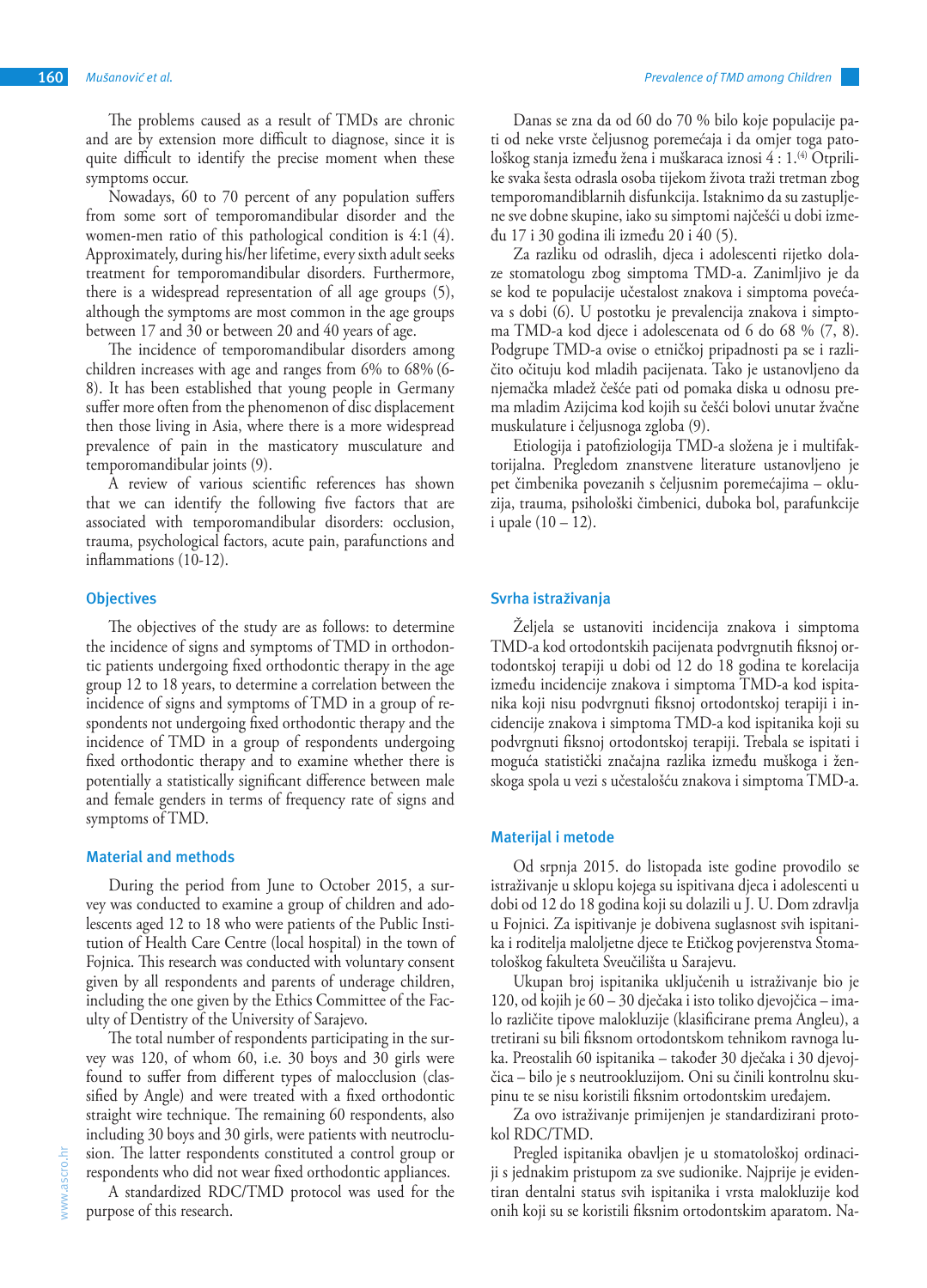Initially, the dental status was recorded for all respondents, including the malocclusion type identified in those patients who wore the fixed orthodontic appliances. Then, the respondents were subjected to an anamnestic and clinical screening based on a standardized RDC/TMD screening examination protocol (13). The RDC/TMD examination protocol consists of two Axes which clarify the relationship between the respondents' psychological and physical findings.

It is widely used in the diagnostics and classification of respondents with masticatory musculature and temporomandibular joint disorders. Axis I is used to identify the physical dysfunctions of masticatory musculature and of jaw joints at the same time. Axis II refers to psychological findings and psychosocial condition found in the respondents, and it is thus used to determine a wide range of behavioural, psychological and psychosocial factors that are extremely important for TMD diagnosis and treatment.

The anamnestic part of the questionnaire consists of a number of questions about pain in the jaw, facial and temple areas, including a number of questions about potential existence of any harmful parafunctional habits such as teeth-grinding/crepitus, or teeth-clenching/locking, etc.. The questionnaire also contains a number of questions about traumatic injuries to the facial area, including also the questions about any professional care provided with regard to the existing problems detected in the respondents.

The clinical part of the study consisted in determining the functional condition of muscles by asking the respondents to indicate any potential presence of pain during palpation of certain muscle areas. Then, the functional condition of the masticatory system was examined. The lower jaw mobility was measured in the vertical (incisal overlap), horizontal (lateral mandibular movement to the left and right side of the midline deviations) and sagittal plains (protrusive mandibular movement). The masticatory musculature and the jaw joint were examined for the signs of any potential pain during palpation, but in addition to that the temporomandibular joint was also examined for the signs of any potential existence of TMJ clicking/popping/cracking sounds. The average time required per clinical examination was 10 minutes.

## Statistical analysis

Statistical data processing was performed by using the IBM SPSS Statistics V21 software package. Descriptive statistical parameters that were calculated included the arithmetic means and the corresponding standard deviation of variables, and then the absolute frequencies and percentages. Testing of the research hypotheses was performed by using various parametric and non-parametric statistical methods, depending on the statistical assumptions made for the particular methods. Student t-test of independent samples was used as the parametric method, while Mann-Whitney U-test, Pearson's chi-square test, and chi-square test with Yates correction were used as the non-parametric methods. Research hypotheses were tested on an alpha level of 95%, i.e. 5% risk  $(0.05)$ .

kon toga su ispitanici podvrgnuti anamnestičkom i kliničkom ispitivanju na temelju standardiziranoga protokola za ispitivanje RDC/TMD-a (13). Sastoji se od dviju osovina koje objašnjavaju vezu između psihičkoga i fizičkoga nalaza ispitanika. Koristi se u dijagnostici i klasifikaciji ispitanika s poremećajem žvačnih mišića i čeljusnoga zgloba. Osovinom I istodobno se određuje fizička disfunkcija žvačnih mišića i čeljusnih zglobova. Osovina II odnosi se na psihološke nalaze i psihosocijalno stanje ispitanika pa se primjenjuje za određivanje ponašanja, psiholoških i psihosocijalnih čimbenika iznimno važnih za dijagnosticiranje i liječenje čeljusnih poremećaja.

Anamnestički dio upitnika sastoji se od pitanja o bolovima u području čeljusti, lica i sljepoočnice te pitanja o mogućim štetnim navikama (škripanje zubima, stiskanje zuba). Upitnik sadržava i pitanja o traumama u području lica i o profesionalnoj zbrinutosti postojećih tegoba kod ispitanika.

Klinički dio ispitivanja odnosio se na utvrđivanje funkcionalnog stanja mišića tako što su se ispitanici izjašnjavali osjećaju li bol pri palpaciji određenih mišićnih područja. Nakon toga je slijedilo ispitivanje funkcionalnog stanja žvačnog sustava. Mjeren je kapacitet pokretljivosti donje čeljusti u vertikalnoj (preklop sjekutića), horizontalnoj (lateralne kretnje mandibule na lijevu i desnu stranu, devijacija sredine) i sagitalnoj ravni (protruzijska kretnja mandibule). Žvačni mišići i čeljusni zglob ispitivani su i zbog mogućih bolova pri palpaciji, a čeljusni zglob dodatno i na postojanje zvukova. Kliničko ispitivanje trajalo je u prosjeku 10 minuta.

# Statistička analiza

Obrada podataka obavljena statističkim softverom IBM SPSS Statistics V21. Od deskriptivnih statističkih parametara izračunate su aritmetičke sredine te pripadajuće standardne devijacije varijabli, zatim apsolutne frekvencije i postotci. Testiranje istraživačkih hipoteza obavljeno je parametrijskim i neparametrijskim statističkim metodama, ovisno o statističkim pretpostavkama pojedinih metoda. Od parametrijskih metoda korišten je Studentski t-test nezavisnih uzoraka, a od neparametrijskih Mann-Whitneyev U-test, Pearsonov hikvadrat test te hi-kvadrat test s Yatessovom korekcijom. Istraživačke hipoteze testirane su na razini alfa od 95 %, tj. 5 % rizika (0,05).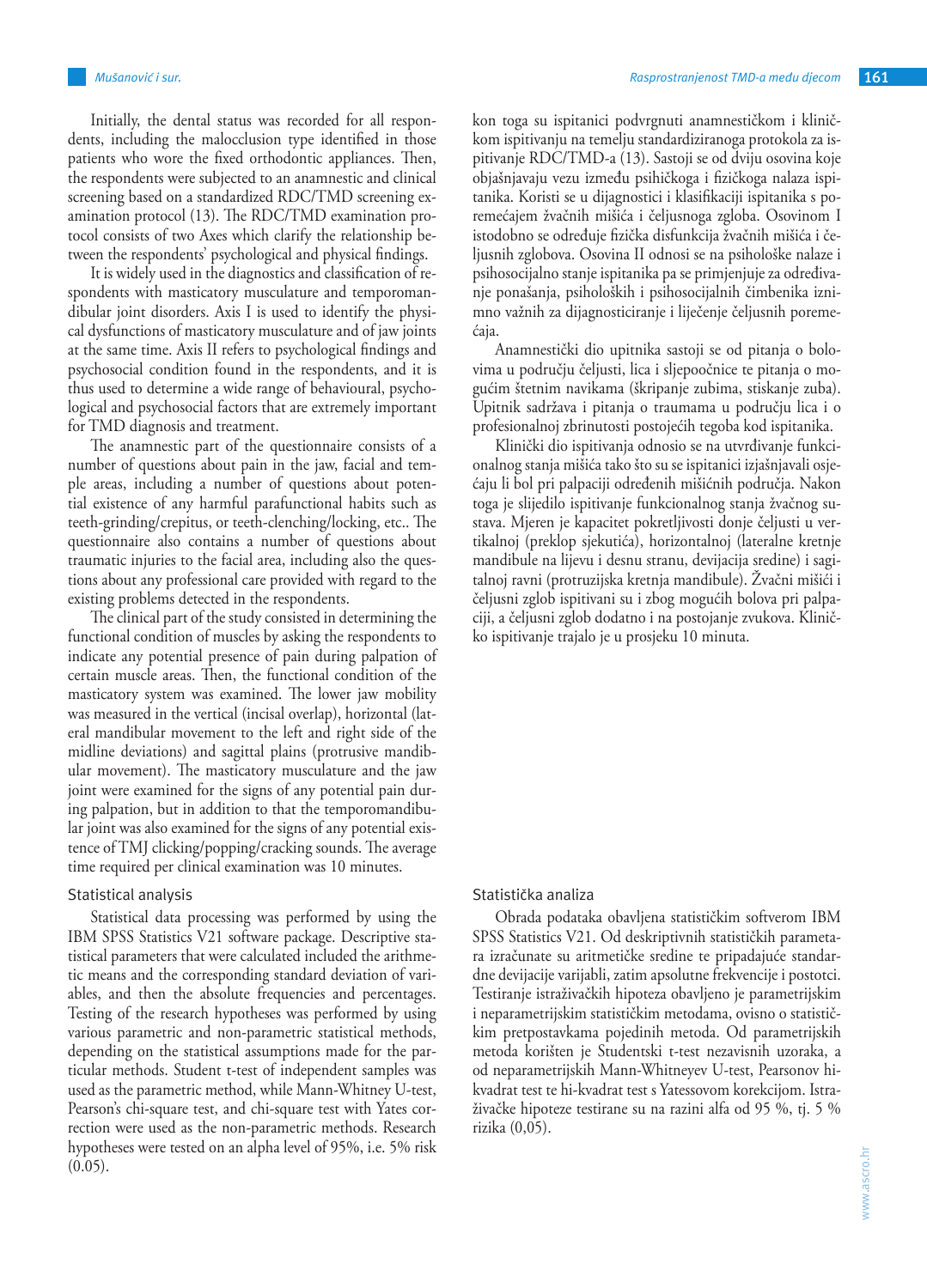# **Results**

Pain in the facial, jaw and/or temple areas, in front of the ear or in the ear was felt during the previous month almost equally by both groups – i.e. the respondents wearing a fixed orthodontic appliance and those who were not wearing such an appliance. Consequently, there is no statistically significant difference between the analysed groups of respondents with the probability of p<1. A slightly higher percentage of female respondents wearing a fixed orthodontic appliance have experienced pain in the abovementioned areas during the previous month compared with male respondents. The chi-square test did not show any statistical significance with a probability of p<0.350 as presented in Table 1.

As for the respondents who did not wear a fixed orthodontic appliance, 13.3% of female respondents felt pain in the facial, jaw and/or temple areas, in front of the ear or in the ear during the previous month compared with male respondents who did not experience such a phenomenon.

On average, a slightly stronger intensity of pain in the facial area was felt by the respondents who wore a fixed appliance compared with those who did not wear the appliance. Nevertheless, the Mann Whitney U-test did not show any statistically significant results.

During the examination of TMD symptoms, the majority of respondents in both groups had a TMJ clicking sound symptom during opening and closing movements of the mouth; specifically, 53.4% of the respondents with a fixed orthodontic appliance and 46.6% of the control group respondents.

Headache pain was confirmed by 15% of respondents who wore a fixed orthodontic appliance and by 16.7% of those who did not wear the appliance, which suggests that there is no statistically significant correlation between the existence of headache problem and the wearing of a fixed orthodontic appliance, which was proved by the chi-square test shown in Table 2.

# **Rezultati**

Bol u području lica, čeljusti, sljepoočnice te ispred uha ili u uhu u posljednjih mjesec dana približno su podjednako osjećali i ispitanici koji upotrebljavaju fiksni aparat i oni koji se njime ne koriste. Prema tome, ne postoji statistički signifikantna razlika između analiziranih skupina uz vjerojatnost od p < 1. Neznatno veći postotak ispitanica koje se koriste fiksnim aparatom osjetilo je bol u navedenim područjima u posljednjih mjesec dana, u usporedbi s ispitanicima. Hi-kvadrat test nije dokazao statističku signifikantnost uz vjerojatnost od p < 0,350, što je predstavljeno u tablici 1.

Kada je riječ o ispitanicima koji se nisu koristili fiksnim aparatom, 13,3 % ispitanica osjećalo je bol u području lica, čeljusti, sljepoočnice, ispred uha ili u uhu u posljednjih mjesec dana u usporedbi s ispitanicima kod kojih nije bilo takve pojave.

U prosjeku su nešto jaču bol u području lica osjetili ispitanici koji su se koristili fiksnim aparatom u usporedbi s onima koji nisu. MannWhitneyjev U-test nije pokazao statistički značajne rezultate.

Pri ispitivanju simptoma TMD-a najviše ispitanika iz obiju grupa imalo je simptom škljocanja pri otvaranju/zatvaranju usta i to 53,4 % ispitanika koji se koriste fiksnim ortodontskim aparatom i 46,6 % onih iz kontrolne skupine.

Glavobolju je potvrdilo 15 % ispitanika s fiksnim ortodontskim aparatom i 16,7 % onih koji takav aparat ne nose, tako da ne postoji statistički značajna povezanost problema s glavoboljom i korištenjem fiksnoga ortodontskog aparata, što je dokazano Hi-kvadrat testom prikazanim u tablici 2.

Statistički značajno veći postotak ispitanica, i u skupini s fiksnim aparatom (p < 0,030) i u kontrolnoj skupini (p < 0,0,15), imao je problema s glavoboljom ili migrenom u posljednjih šest mjeseci u usporedbi s ispitanicima.

Kad je riječ o osjećaju boli u području lica na desnoj, lijevoj ili objema stranama, nešto veći postotak, ali ne statistički

Table 1 Presence of pain in the facial, jaw and/or temple areas, in front of the ear or in the ear during the last month among the respondents wearing fixed orthodontic appliances

**Tablica 1.** Prisutnost boli u području lica, **čeljusti**, sljepoočnice, ispred uha ili u uhu u posljednjih mjesec dana kod ispitanika koji se koriste fiksnim aparatom

| Have you felt pain in the facial, jaw or temple areas, in front of the ear or in the ear<br>during the last month? • Jeste li osjetili bol u području lica, čeljusti, sljepoočnice, ispred<br>uha ili u uhu u posljednjih mjesec dana? |                  | Gender • Spol |      |                 |      | Total • Ukupno |               |
|----------------------------------------------------------------------------------------------------------------------------------------------------------------------------------------------------------------------------------------|------------------|---------------|------|-----------------|------|----------------|---------------|
|                                                                                                                                                                                                                                        |                  | Male · Muško  |      | Female • Žensko |      |                |               |
|                                                                                                                                                                                                                                        |                  | $\mathbf n$   | $\%$ | N               | $\%$ |                | $\frac{0}{0}$ |
|                                                                                                                                                                                                                                        | $No \cdot Ne$    | 29            | 96.7 | 26              | 86.7 |                | 91.7          |
|                                                                                                                                                                                                                                        | Yes $\bullet$ Da |               | 3.3  | 4               | 13.3 |                | 8.3           |
| Total • Ukupno                                                                                                                                                                                                                         |                  | 30            | 100  | 30              | 100  | 60             | 100           |
|                                                                                                                                                                                                                                        |                  |               |      |                 |      |                |               |

Chi-Square Tests (Continuity Correction) =0,873, p<0,350

| Table 2<br>Presence of headache or migraine problems over the past 6 months<br>Tablica 2. Prisutnost glavobolje ili migrene u posljednjih 6 mjeseci             |                  |                         |                                 |                                   |               |                |               |
|-----------------------------------------------------------------------------------------------------------------------------------------------------------------|------------------|-------------------------|---------------------------------|-----------------------------------|---------------|----------------|---------------|
|                                                                                                                                                                 |                  |                         | Fixed appliance • Fiksni aparat |                                   |               |                |               |
| Have you experienced any headache or migraine problems over the past 6 months? •<br>Jeste li u posljednjih 6 mjeseci imali problema s glavoboljom ili migrenom? |                  | Wearing • Koristi<br>se |                                 | Neutroclusion •<br>Neutrookluzija |               | Total • Ukupno |               |
|                                                                                                                                                                 |                  | $\mathbf n$             | $\frac{0}{0}$                   | N                                 | $\frac{0}{0}$ | N              | $\frac{0}{0}$ |
|                                                                                                                                                                 | $No \cdot Ne$    | 51                      | 85.0                            | 50                                | 83.3          | 101            | 84.2          |
|                                                                                                                                                                 | Yes $\bullet$ Da |                         | 15.0                            | 10                                | 16.7          | 19             | 15.8          |
| Total • Ukupno                                                                                                                                                  |                  | 60                      | 100                             | 60                                | 100           | 120            | 100           |

Chi-Square Tests (Continuity Correction) = 0, p < 1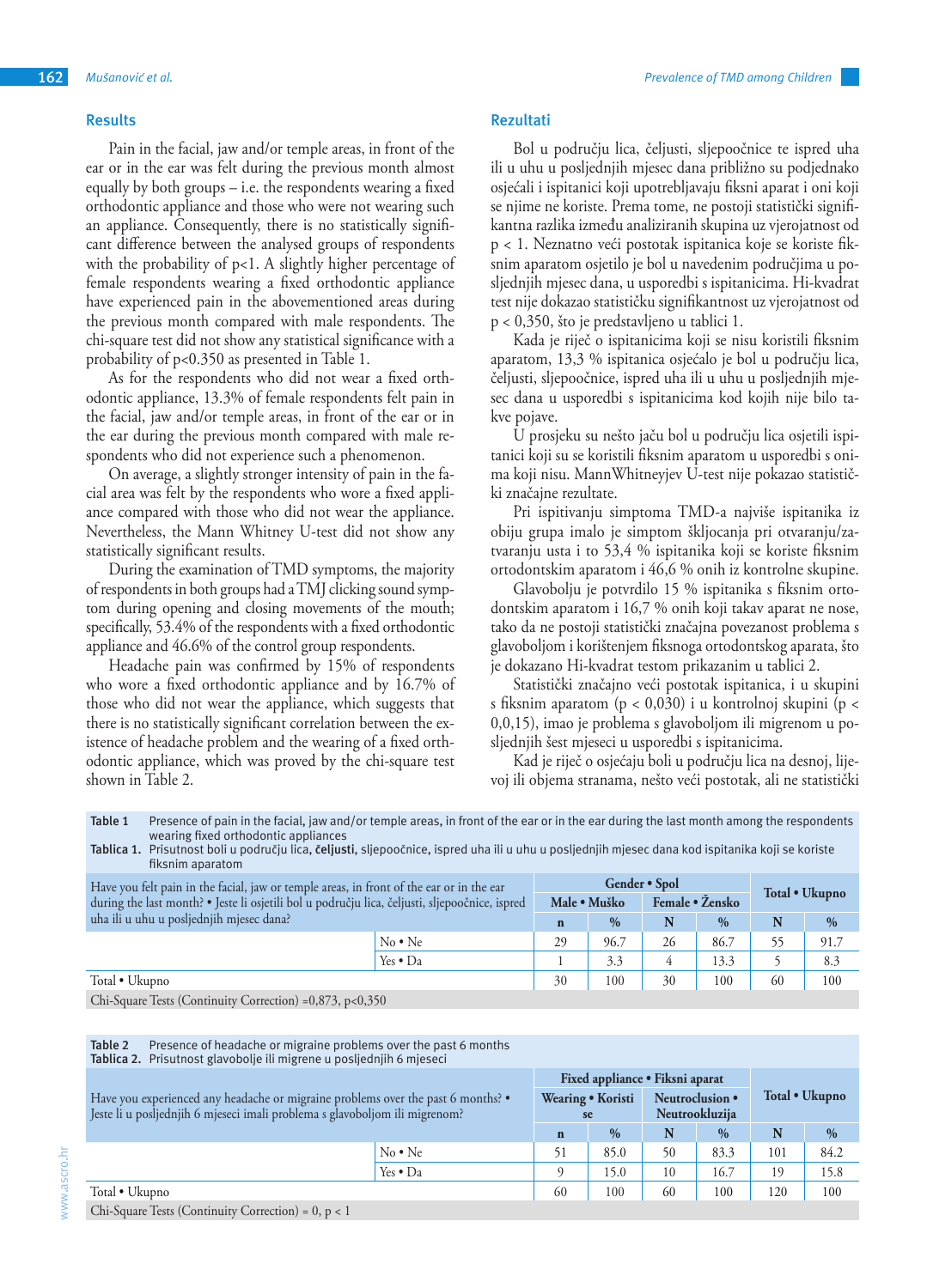

A statistically significantly higher percentage of female respondents in both groups, the group wearing a fixed orthodontic appliance,  $(p \lt 0.030)$ , and the control group,  $(p \lt 0.030)$ <0.0.15), have reported headache or migraine problems over the past six months compared with male respondents.

So far as the feeling of pain in the facial area on the right, left or either side is concerned, a slightly higher, but not statistically significant percentage of those who were in neutroclusion have confirmed the presence of pain on the left or either side (8.3%). Only 3.4% of the respondents wearing a fixed orthodontic appliance have experienced pain on the left or either side of the face as shown in Figure 1.

The largest proportion of respondents has demonstrated a straight jaw opening pattern. A corrected right deviation was reported in 7 (11.7%) respondents with a fixed appliance and in 4 (6.7%) respondents from the control group, while a corrected left deviation was reported in 9 (15%) respondents with a fixed appliance and in 7 (11.7%) respondents from the control group.

When assessing the pain on the right and left side in the maximum unassisted opening and maximum assisted opening in relation to respondents' gender, those who wore a fixed appliance were reported to have had joint and muscle pain (10%), which was particularly pronounced in female respondents, while those who did not wear a fixed appliance were reported to have shown signs of the presence of muscle pain only (10%).

The prevalence of mouth opening and closing clicks ranged between 5% in the respondents with neutroclusion during opening of the mouth to the right side and 20% in the same group of respondents during opening of the mouth to the left side. The respondents wearing a fixed orthodontic appliance were reported to have had a lower prevalence of clicks while opening or closing the mouth.

A small number of respondents in this study showed muscular sensitivity during palpation. Approximately onethird of the respondents, (35%), who wore a fixed orthodontic appliance, experienced some pain during the muscle palpation, particularly during palpation of intraoral muscles, specifically the *Temporalis* muscle tendon (16.6%). The prevznačajan, pojavio se kod onih koji su u neutrookluziji potvrdili kao bol na lijevoj ili objema stranama lica (8,3 %). Samo 3,4 % ispitanika koji se koriste fiksnim aparatima osjetilo je bol na lijevoj ili objema stranama lica, što je prikazano na grafikonu broj 1.

Kad je riječ o kretanju mandibule, najviše ispitanika u ovom istraživanju imalo je ravan oblik otvaranja čeljusti. Desnu ispravljenu devijaciju imalo je 7 (11,7 %) ispitanika s fiksnim aparatom i 4 (6,7 %) iz kontrolne skupine, a lijevu ispravljenu devijaciju imalo 9 (15 %) ispitanika koji se koriste fiksnim aparatom i 7 (11,7 %) iz kontrolne skupine.

Pri procjeni boli na desnoj i lijevoj strani kod maksimalnog neasistiranog i maksimalno asistiranog otvaranja u odnosu prema spolu ispitanika, kod onih koji su se koristili fiksnim aparatom zapažena je pojava boli u zglobu i mišićima (10 %), posebno kod ispitanica, a kod ispitanika koji ne upotrebljavaju fiksni aparat bol se pojavljivala samo u mišićima  $(10 \%)$ .

Prevalencija škljocanja pri otvaranju i zatvaranju usta kretala se između 5 % kod ispitanika u neutrookluziji tijekom otvaranja usta na desnoj strani i 20 % u istoj skupini, ali pri otvaranju na lijevoj strani. Ispitanici koji se koriste fiksnim ortodontskim aparatom imali su manju prevalenciju škljocanja pri otvaranju ili zatvaranju usta.

U ovom istraživanju malo je ispitanika pokazalo osjetljivost mišića pri palpaciji. Otprilike jedna trećina njih (35 %) koji se koriste fiksnim ortodontskim aparatom osjetila je bol pri palpaciji mišića, posebno tijekom palpacije intraoralnih mišića i to tetive *m. temporalis* (16,6 %). Prevalencija mišićne boli kod ispitanika u kontrolnoj skupini iznosila je 10 %, pri čemu je i u toj skupini bol najčešće uočena pri palpaciji tetive *m. temporalis* (6,6 %).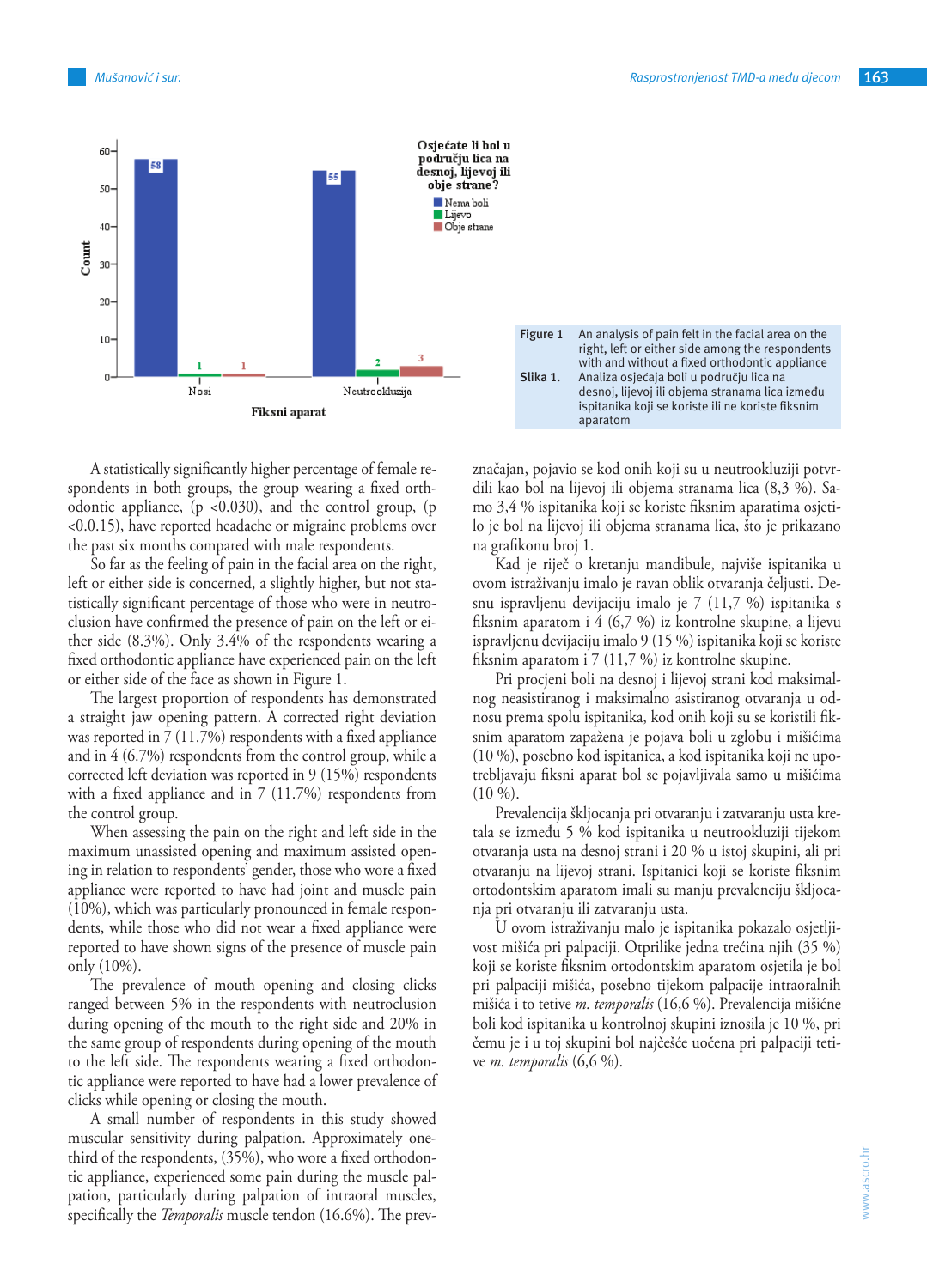alence of muscle pain in the control group respondents was 10%, where the most common pain reported to be observed in this group occurred during palpation of the *Temporalis* muscle tendon (6.6%).

## **Discussion**

Some relevant statistics show that the first TMD symptoms begin to occur specifically in the puberty period, in children and adolescents, and they are more pronounced in girls than in boys. This also coincides with the start of orthodontic therapy, which is received mainly at a young age. Accordingly, the abovementioned statistical data might lead to a number of incorrect conclusions about the TMD etiology. The TMD etiology and pathophysiology are still not clearly explained, which is why a great number of references have been made to a multifactorial etiology that is influenced by numerous and various causative factors involved in the TMD development. A fixed orthodontic therapy is considered to be one of the potential factors responsible for the occurrence of these dysfunctions. Since the orthodontic therapy is administered for a minimum period of two years, there is a possibility that the TMD signs may occur during or after an orthodontic treatment, which is why the patients tend to attribute responsibility for the development of signs and symptoms of TMD directly to orthodontists. However, as a matter of fact, the responsibility for this phenomenon cannot be attributed to orthodontic therapy alone, but also to a growing perception of subjective symptoms and the presence of mood disorders or increased sensitivity in patients, particularly among girls. This is also supported by the fact that during puberty, due to an accelerated rate of growth and development, there is an increase in the number of TMD objective findings. In order to ensure an adequate level of protection for orthodontists, the recommendation would be to examine the functional condition of the masticatory system prior to the very start of orthodontic therapy and to have it controlled preferably every 6 months during the treatment.

Bearing in mind the fact that various scientific references and textbooks discuss the impact of age on the prevalence of signs and symptoms of TMD, the authors of this study have also come to conclusion that the prevalence of signs and symptoms of TMD increases with age (14-17).

A detailed analysis of an epidemiological study conducted by Magnusson et al.(18,19), shows that persons in the age group between 15 and 25 years show a higher prevalence of signs and symptoms of TMD compared with those in the age group between 25 and 30 years, while the latter age group shows a significant decrease in the prevalence. This can be explained by referring to a longer duration of muscle tenseness that occurs in the older age and causes intracapsular changes. With that in mind, we can also explain the assumption that muscle dysfunctions may sometimes precede the problems occurring within the joint itself (20). It can be concluded that younger persons show a remarkable degree of adaptability of their muscular system and orofacial muscles to such changes, which eventually reduces the visibility of TMD symptoms (21).

www.ascro.hr

www.ascro.hr

#### **Rasprava**

TMD se smatra glavnim uzrokom neodontogene boli u području orofacijalne regije. Posljednjih se godina velika pozornost posvećuje disfunkcijama čeljusnoga zgloba s obzirom na to da se pacijenti žale na nelagodnosti koje se odnose na kompleks simptoma TMD-a. Podatci pokazuju da se prvi simptomi temporomandibularnih disfunkcija počinju pojavljivati upravo u pubertetu, a kod djece i mladeži izraženiji su kod djevojčica nego kod dječaka. Ujedno se to poklapa s početkom ortodontske terapije koja se uglavnom provodi u mlađoj dobi. Na osnovi ovoga mogu slijediti pogrešni zaključci o etiologiji TMD-a. Etiologija i patofiziologija čeljusnoga poremećaja još uvijek nije do kraja objašnjena pa se govori o multifaktorijalnoj etiologiji na koju utječu mnogobrojni i različiti uzročni čimbenici uključeni u nastanak TMD-a. Fiksna ortodontska terapija razmatra se kao jedan od mogućih čimbenika odgovornih za nastanak tih disfunkcija. S obzirom na to da ortodontska terapija traje najmanje dvije godine, postoji mogućnost da se znakovi temporomandibularnih disfunkcija pojave tijekom ortodontskog tretmana ili poslije njega, pa zbog toga pacijenti ortodontima pripisuju odgovornost za nastanak znakova i simptoma TMD-a. No činjenica je da nije samo ortodontska terapija odgovorna za to, nego je povećana percepcija subjektivnih simptoma, a ujedno je prisutan poremećaj raspoloženja, odnosno povećana osjetljivost, posebno kod djevojaka. Tomu ide u prilog i činjenica da je u pubertetu, zbog ubrzanog rasta i razvoja, više objektivnih nalaza TMD-a. Da bi ortodonti bili zaštićeni, predlaže se ispitivanje funkcionalnog stanja žvačnog sustava prije početka ortodontske terapije i, ako je moguće, tijekom tretmana kontrola svakih 6 mjeseci.

S obzirom na to da se u literaturi govori o utjecaju godina na prevalenciju znakova i simptoma TMD-a, i u ovom istraživanju autori su zaključili da s dobi raste prevalencija znakova i simptoma toga poremećaja (14 – 17).

Na temelju epidemiološke studije koju su proveli Magnusson i suradnici, osobe između 15 i 25 godina imaju veću prevalenciju znakova i simptoma TMD-a u odnosu prema onima između 25 i 30 godina kada prevalencija značajno opada (18, 19). To se može objasniti duljom mišićnom tenzijom u poodmaklim godinama koja uzrokuje intrakapsularne promjene. S tim u vezi može se objasniti pretpostavka da mišićna disfunkcija može prethoditi problemima unutar zgloba (20). Na kraju se može istaknuti da mlađe osobe pokazuju iznimnu sposobnost adaptacije mišićnoga sustava i orofacijalnih mišića, što smanjuje simptome TMD-a (21).

Uzimajući u obzir pitanja koja se odnose na prisutnost simptoma TMD-a, većina ispitanika istaknula je da čuje zvukove škljocanja. U ovom istraživanju zabilježen je češći nalaz škljocanja s porastom dobi. U skupini ispitanika koji se koriste fiksnim aparatom njih 53,4 % potvrdilo je prisutnost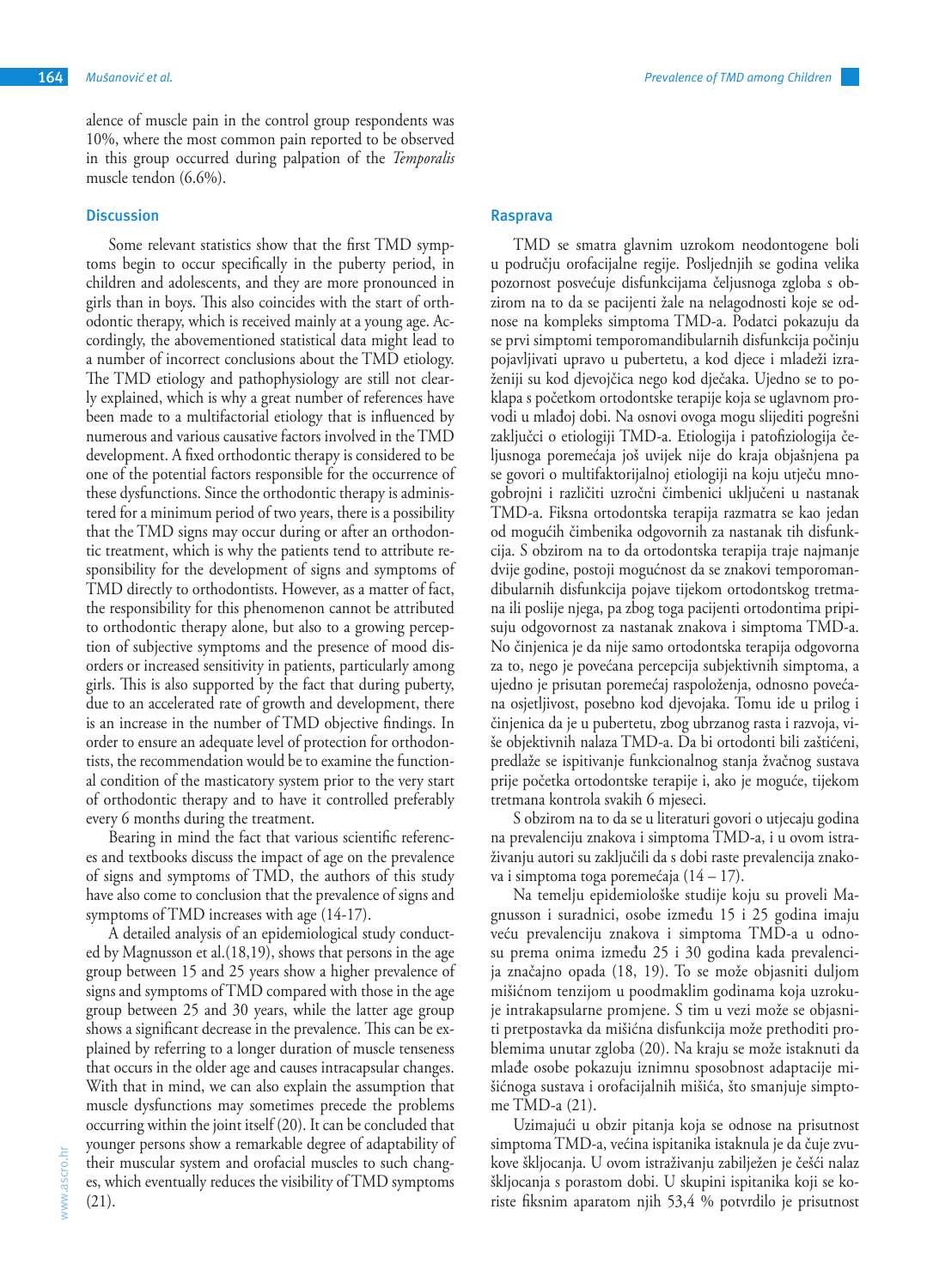In their response to the questions relating to the presence of TMD symptoms, most respondents have reported the presence of TMJ clicking sounds (clicks). This study confirms a more frequent finding of clicks with increasing age. In the group of respondents who wore a fixed orthodontic appliance, 53.4% of them have confirmed the presence of this symptom. In the group of respondents who did not wear the appliance, 46.6% of the respondents have reported the presence of clicks. This also coincides with the findings of other studies, such as the one conducted by Henrikson et al. in 2000, where an increasing rate of prevalence of clinically identified TMJ clicking sounds within the temporomandibular joint was found in all three respondent groups. (22) Different results were obtained in this study relating to the clinically identified TMJ clicking sounds compared with equal sounds indicated in the anamnestic file. There is a greater prevalence of signs compared with the prevalence of symptoms, which can be explained by the assumption that persons wearing a fixed orthodontic appliance tend to avoid excessive mandibular movements that could cause a TMJ clicking sound. Some longitudinal studies (23.24) also show a greater prevalence of TMD signs compared with the prevalence of TMD symptoms.

Magnusson et al. reveal a high prevalence of signs and symptoms of TMD, particularly the sounds, with the highest prevalence found in the respondents between 15 and 25 years of age (25). In such cases, in order to avoid any potential complicating factors, the best recommendation would be to discontinue the orthodontic treatment temporarily until the signs and symptoms of TMD (especially pain) subside. According to Michelotti et al., in the event that the TMDs are diagnosed during the patient's first visit, orthodontic treatment should not be initiated as long as a patient suffers from facial pain (26).

A statistically significantly higher percentage of female respondents in the group of respondents wearing a fixed orthodontic appliance have experienced headache or migraine problems in the last six months compared with the male respondents from the same group, where the percentage was lower (p <0.030). Also, a higher percentage of female respondents from the group without a fixed appliance  $(p \le 0.015)$ was reported to have had headache problems in the last six months compared with the male respondents from the same group. A survey conducted by Julie Hoffmann and Hirsch in 2015, involving 1100 children, some of whom were subjected to orthodontic therapy, came to the conclusion that the prevalence of pain in women was statistically significantly higher compared with such prevalence in men (27).

The arithmetic mean value of maximum unassisted mouth opening in the respondents who did not wear a fixed orthodontic appliance was 51.88 mm, while the value in those with a fixed orthodontic appliance was 52.08 mm. The female respondents in both groups had somewhat lower values compared with the male respondents. A survey conducted by Ortega et al. examined the existence of a relationship between an orthodontic treatment administered for Class II malocclusions and the development of signs and symptoms of TMD. The findings of this survey suggest that orthodontoga simptoma. U skupini ispitanika koji se ne koriste aparatom, njih 46,6 % imalo je zvukove škljocanja, tako da je približno isti broj odgovorio potvrdno na to pitanje. To se slaže s drugim istraživanjima, kao što je na primjer ono Henriksona i suradnika iz 2000. u kojemu je pronađena povećana prevalencija klinički ustanovljenih škljocanja unutar čeljusnoga zgloba u svim trima skupinama ispitanika (22). U ovom istraživanju ustanovljeni su različiti rezultati koji se odnose na kliničko utvrđeno škljocanje i na one koji su navedeni u anamnezi. Veća je prevalencija znakova u odnosu prema simptomima, što se može objasniti pretpostavkom da osobe koje se koriste fiksnim ortodontskim aparatom izbjegavaju pretjerane kretnje čeljusti koje bi izazvale škljocanje. Longitudinalne studijetakođer pokazuju veću prevalenciju znakova nego simptoma TMD-a (23, 24).

Magnusson i suradnici otkrivaju visoku prevalencoju znakova i simptoma TMD-a, posebno zvukova, s najvećom prevalencijom kod onih između 15 i 25 godina (25). Zbog toga je kontinuirano praćenje TMD-a iznimno važno za otkrivanje početnih znakova i simptoma toga poremećaja. U tim slučajevima preporučuje se privremeno prekinuti ortodontski tretman kako bi se izbjegli mogući otegotni čimbenici dok se znakovi i simptomi, posebno bolovi, ne smanje. Ako se TMD dijagnosticira tijekom prvog posjeta pacijenta, ortodontski tretman ne bi trebao niti početi, prema Michelotti i suradnicima, sve dok pacijent pati od bolova u području lica (26).

Statistički značajno veći postotak ispitanica, u skupini koja se koristi fiksnim aparatom, imao je problema s glavoboljom ili migrenom u posljednjih šest mjeseci u usporedbi s ispitanicima iz iste skupine, u kojoj je njihov postotak manji (p < 0,030). Također je veći postotak ispitanica iz skupine bez fiksnog aparata (p < 0,015) imao problema s glavoboljom u posljednjih šest mjeseci u usporedbi s ispitanicima iz iste skupine. U studiji Julie Hoffmann i Hirscha iz 2015. godine u kojoj je sudjelovalo 1100 djece, od kojih je jedan dio bio na ortodontskoj terapiji, autori ističu da je prevalencija boli kod žena statistički značajno veća u odnosu prema muškarcima (27).

Vrijednost aritmetičke sredine maksimalnog neasistiranog otvaranja usta kod ispitanika koji se ne koriste fiksnim aparatom iznosi 51,88 mm, a kod onih koji ga ne rabe iznosi 52,08 mm. Ispitanice su u objema skupinama imale nešto niže vrijednosti u odnosu prema ispitanicima. U istraživanju Ortege i suradnika ispitivana je povezanost ortodontskog tretmana II. klase malokluzije i razvoja TMD-a. Istaknuli su da ortodontski tretman ne utječe na opseg otvaranja usta. Najveći broj pacijenata otvarao je usta u normalnom opsegu, a samo jedan ispitanik naveo je ograničeno otvaranje usta, no samo privremeno (28, 29).

Ispitanici koji se koriste fiksnim ortodontskim aparatom imali su manju prevalenciju škljocanja pri otvaranju ili zatvaranju usta, što pokazuje da nema povezanosti između korištenja fiksnog ortodontskog aparata i pojave škljocanja pri otvaranju i zatvaranju usta. Zapaženo je da je kod nešto većeg broja ispitanica u objema skupinama bila prisutna ta pojava. Drugi autori navode da se prevalencija zvukova unutar zgloba, kao jedan od najčešćih kliničkih znakova temporomandibularnih disfunkcija, kreće od 12 do 48 % (30, 31).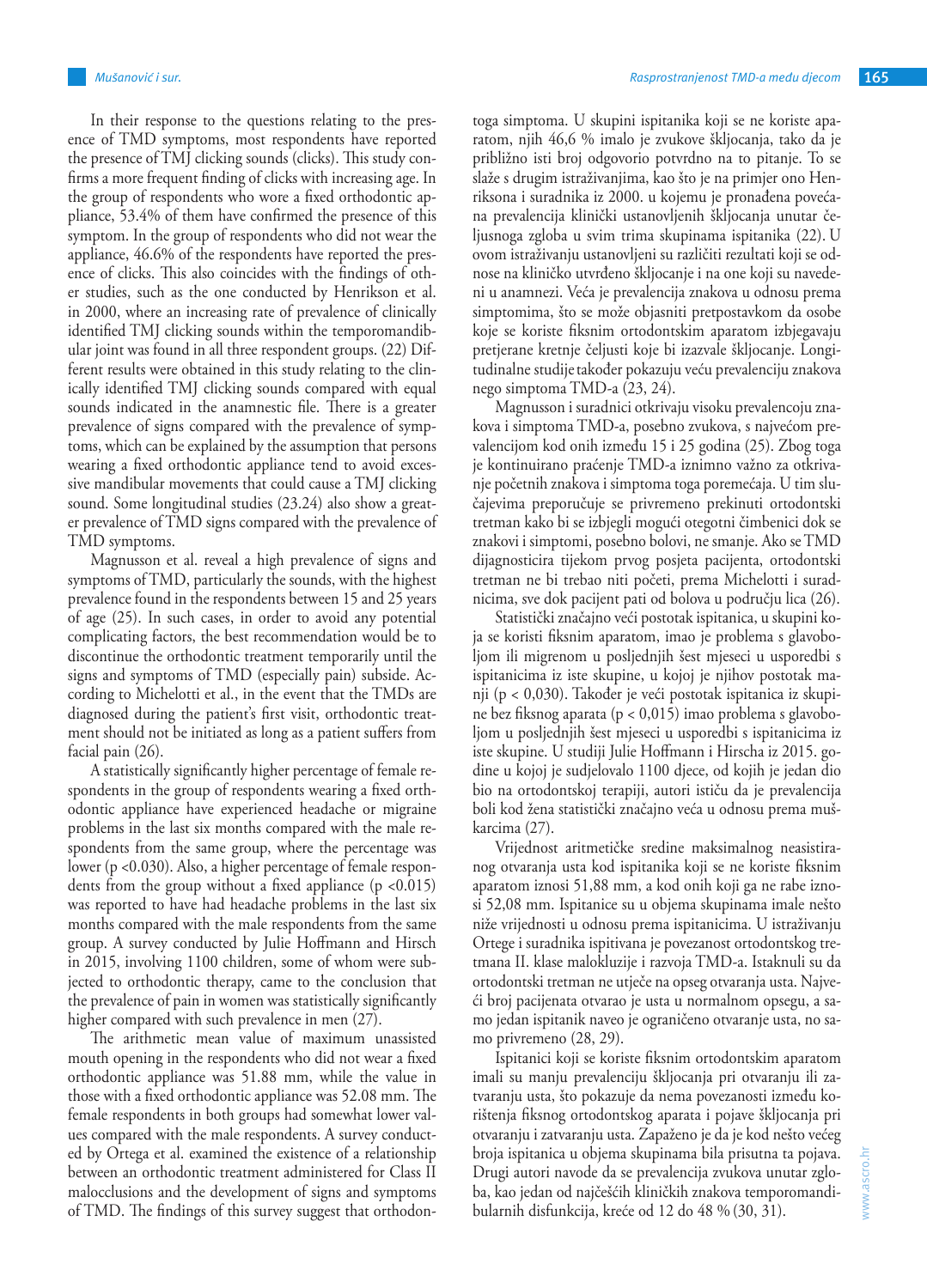tic treatment does not affect the maximum range of active mouth opening. The majority of patients have opened their mouth within the normal range and only one respondent had a limited opening of the mouth that was temporary. Mouth opening depends on the individual physical proportions of an individual (28, 29).

The respondents who wore a fixed orthodontic appliance were reported to have had a lower prevalence of TMJ clicking sound that occurred during opening or closing movements of the mouth, which suggests that there is no correlation between the wearing of a fixed orthodontic appliance and the occurrence of TMJ clicking sounds during opening and closing movements of the mouth. It was observed that this phenomenon was present in a slightly larger number of female respondents in both groups. Other authors found that the prevalence of TMJ sounds, as one of the most common clinical signs of temporomandibular dysfunctions, ranges from 12% to 48% (30,31).

A small number of respondents in this study showed the signs of muscular sensitivity during palpation. In both groups of respondents, women were reported to have a higher prevalence of muscle pain compared with men. This finding was also in line with the results of research conducted by a number of other authors (32, 33).

# **Conclusion**

On the basis of the statistics obtained as a result of this research, we can come to the conclusion that the straight wire technique, as a form of fixed orthodontic therapy, has not shown any correlation with the presence of signs and symptoms of TMD.

#### **Conflict of interest**

### None declared

**Author's contribution:** The authors confirm contribution to the paper as follows: M.A., A.M. - Study conception and design; A.M. - Data collection; L.K., S.T.P., J.M.D. - Analysis and interpretation of results; A.M., S.S.P. - Draft manuscript preparation; L.R.V. - Critical revision of the article. All authors reviewed the results and contributed to the final version of the manuscript.

#### **Sažetak**

U dostupnoj literaturi postoje oprečna mišljenja kad je riječ o etiologiji znakova i simptoma temporomandibularnih, tj. čeljusnih disfunkcija. **Svrha rada**: Cilj istraživanja bio je ustanoviti korelaciju između incidencije znakova i simptoma TMD-a kod djece od 12 do18 godina koja se ne koriste fiksnim ortodontskim aparatom i incidenciju znakova i simptoma TMD-a kod djece koja se njime koriste. **Materijal i metode**: U ovom istraživanju sudjelovalo je ukupno 120 ispitanika, a bili su podijeljeni u dvije skupine. Njih 60 iz eksperimentalne skupine – 30 dječaka i 30 djevojčica s različitim tipovima malokluzija – bilo je u tretmanu fiksnom ortodontskom tehnikom ravnoga luka. Preostalih 60 – također 30 dječaka i isto toliko djevojčica – bilo je s neutrookluzijom. **Rezultati**: Rezultati istraživanja pokazuju da se simptom škljocanja, kao jedan od najčešćih znakova TMD-a, pojavljuje približno jednako u objema skupinama ispitanika u postotku od 56,4 % kod ortodontskih pacijenata i 46,6 % kod ispitanika u kontrolnoj skupini. Statistički je značajno veći postotak ispitanica u objema skupinama imalo problem s glavoboljom (p < 0,03**). Zaključak**: Na temelju dobivenih statističkih rezultata možemo zaključiti da ne postoji povezanost između fiksnoga ortodontskog tretmana i pojave znakova i simptoma temporomandibularnih disfunkcija.

Najveći dio ispitanika, kako u skupini s fiksnim aparatom tako i u onoj bez toga pomagala, pri lateralnim kretnjama donje čeljusti te tijekom protruzijske kretnje nije imao zglobne zvukove, dok je kod vrlo malog postotka ispitanika zabilježeno škljocanje.

U ovom istraživanju malo je ispitanika pokazalo osjetljivost mišića pri palpaciji. U objema skupinama kod žena je zabilježena veća prevalencija mišićne boli u odnosu prema muškarcima. To se slaže i sa zaključcima autora drugih istraživanja (32, 33).

## **Zaključak**

Na osnovi dobivenih statističkih rezultata u ovoj istraživačkoj studiji možemo zaključiti da tehnika ravnoga luka i fiksna ortodontska terapija nisu povezane s prisutnošću znakova i simptoma temporomandibularnih disfunkcija.

#### **Sukob interesa**

Autori nisu bili u sukobu interesa.

**Doprinos autora:** Autori potvrđuju doprinos radu na sljedeći način: **M. A., A. M**. – koncipiranje i dizajn studije; **A. M.** – prikupljanje podataka; **L. K., S. T. P., J. M. D**. – analiza i interpretacija rezultata; **A. M., S. S. P.**  – nacrt pripreme rukopisa; **L. R. V.** – kritička revizija članka. Svi autori pregledali su rezultate i dali svoj doprinos konačnoj verziji rukopisa.

> **Zaprimljen:** 25. prosinca 2020. **Prihvaćen:** 6. travnja 2021.

**Adresa za dopisivanje** Alma Mušanović Sveučilište u Sarajevu Stomatološki fakultet Zavod za ortodonciju Bolnička 4 a, 11 000 Sarajevo, Bosna i Hercegovina telefon: +38761226797; almamaslan@gmail.com

**MeSH pojmovi:** poremećaji čeljusnog zgloba; fiksne ortodontske naprave; adolescenti

**Ključne riječi:** temporomandibularni poremećaji, malokluzija, ortodontski tretman